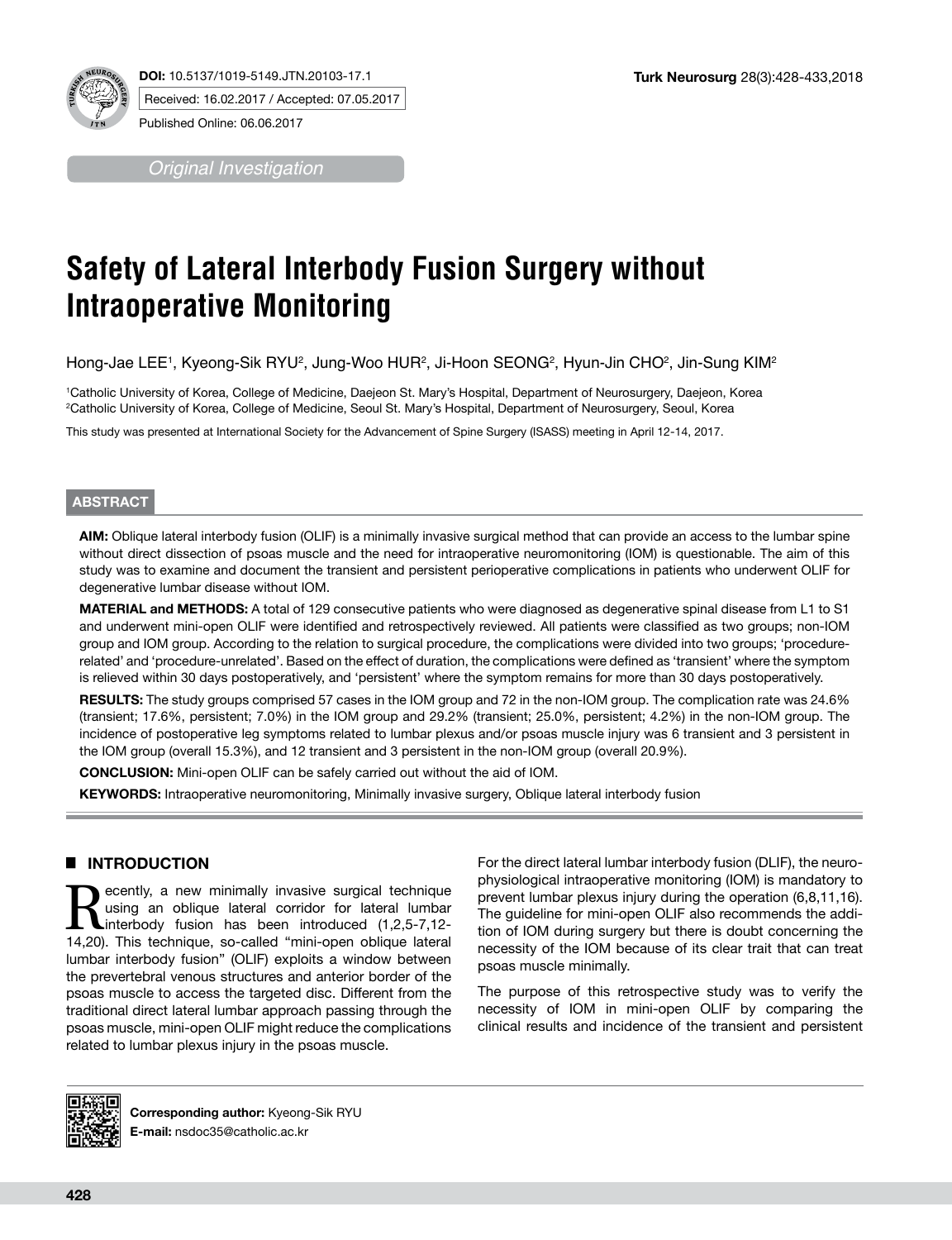perioperative complications between the patients who underwent mini-open OLIF with and without IOM.

## █ **MATERIAL and METHODS**

From October 2013 to September 2015, total 129 consecutive patients who were diagnosed as degenerative spinal disease from L1 to S1 and underwent mini-open OLIF were identified and retrospectively reviewed. The operations were conducted by three different surgeons (K.S.R, J.S.K and J.W.H) with the same surgical protocol.

#### **Surgical Procedure**

Under general anesthesia, the patient was placed on the radiolucent table in the left lateral position. In the IOM group, only a fast-acting neuromuscular blocking agent was used for intubation. The IOM system (NIM-SPINE™ System, Medtronic, Memphis, TN, USA) was applied. Needle-recording electrodes were placed in each innervated muscle in the legs to monitor the affected nerve roots. In non-IOM group, all surgical procedures were performed without neuromonitoring. Under C-arm fluoroscopic guidance, a small skin incision of 2 cm was made in 6-8 cm in front of the center of the target disc. After the serial dissection of three layers of abdominal muscles, the retroperitoneal space was identified. The window between the inferior vena cava or left common iliac vein and anterior border of the psoas muscle was exposed. After confirming the annulus of the targeted disc, a guide pin was placed into the intervertebral disc space. A tubular retractor was docked after applying sequential serial dilators. The disc removal and endplate preparation were carried out by using shavers, curettes, and forceps. Finally, a cage (PEEK Clydesdale®, Medtronic, Memphis, TN, USA) with the proper size was inserted. All procedures were performed by an orthogonal maneuver under C-arm fluoroscopic guidance. The layer-by-layer wound closure was done in the usual way.

All patients were followed up postoperatively using a predesigned protocol. According to the use of IOM, the patients were classified into two groups: the non-IOM group and the IOM group. The IOM group was mostly used at the first half of the study period, and the non-IOM group at the second half. An independent third party, an experienced clinical study coordinator who was blinded to all relevant knowledge of the patients, assessed the clinical outcomes using a visual analog pain scale (VAS) and the Oswestry disability index (ODI).

The perioperative complications were classified based on the relation to the surgical procedure and the effect of duration. According to the relation to the surgical procedure, the complications were divided into two groups; 'procedure-related' and 'procedure-unrelated'. Based on the effect of duration, the complications were defined as 'transient'; symptom relieved within 30 days postoperatively, and 'persistent'; symptom remains more than 30 days postoperatively. Perioperative complications until 3 months postoperatively were reviewed.

Numerical results were averaged. All numerical findings were expressed as means  $\pm$  SDs. The statistical program SPSS for Windows version 11.0.1(SPSS Inc.) was used for the statistical calculations, and results were considered statistically significant for p values < 0.05

# █ **RESULTS**

The study groups comprised 57 cases in the IOM group and 72 in the non-IOM group. Demographic data are shown in Table I. There were no significant statistical differences in perioperative parameters between the two groups, except the preoperative duration of the symptoms. The IOM group showed longer mean preoperative symptom duration (IOM; 33.6 months, non-IOM; 20.6 months). The IOM group required 20.4 minutes of mean preparation time for assembling the IOM before surgery. The distribution of the operated level is listed in Table II. Single level surgery was the most common in both groups, and the distribution of the number of levels was similar in both groups.

At 3 months after the operation, mean VAS scores of the IOM and non-IOM groups were significantly decreased compared to their preoperative values from  $7.9 \pm 1.4$  to  $2.7 \pm 1.8$  and  $7.8 \pm 1.5$ to  $2.6\pm1.4$ , respectively (p<0.005). Mean ODI scores of the IOM and non-IOM groups were also significantly decreased from  $44.0 \pm 11.5$  to  $15.4 \pm 8.9$  and  $41.0 \pm 12.7$  to  $14.1 \pm 7.8$ , respectively (p<0.05). There were no significant differences in clinical outcomes obtained in both groups (Figure 1).

The IOM group showed a 24.6% incidence of procedurerelated complications, and the non-IOM group 29.2%, and these are summarized in Table III. Among the patients presenting with procedure-related complications in the IOM group, 10 patients (17.6%) were classified as transient and 4 (7.0%) as persistent complications. In the patients of the non-IOM group, 18 patients (25.0%) were defined as transient and 3 (4.2%) were persistent. Incidence of postoperative leg symptoms related to lumbar plexus and/or psoas muscle injury including pain, sensory and motor disturbance was shown as 6 transient and 3 persistent in the IOM group (overall 15.8%), and 12 transient and 3 persistent in the non-IOM group (overall 20.9%).

The overall incidence of procedure-unrelated complication accounted for 14.0% in the IOM group and 12.5% in the non-IOM group, respectively (Table IV). The incidence of the complications in each group is summarized in Table V.

In the IOM group, 5 patients (8.8%) required re-operation because of bleeding, infection, pedicle screw malposition, and persistent pain. In the non-IOM group, 3 patients (4.2%) needed re-operation for infection and ureteral injury.

## █ **DISCUSSION**

The mini-open lateral access technique for lumbar interbody fusion has the unique benefits preserving the posterior of posterior spinal elements including the nervous structures, and feasibility of the placement of a larger cage enhances the fusion success rate and successful reduction of disc height. On the contrary, lateral access to the lumbar spine should manipulate psoas muscle and there is a risk of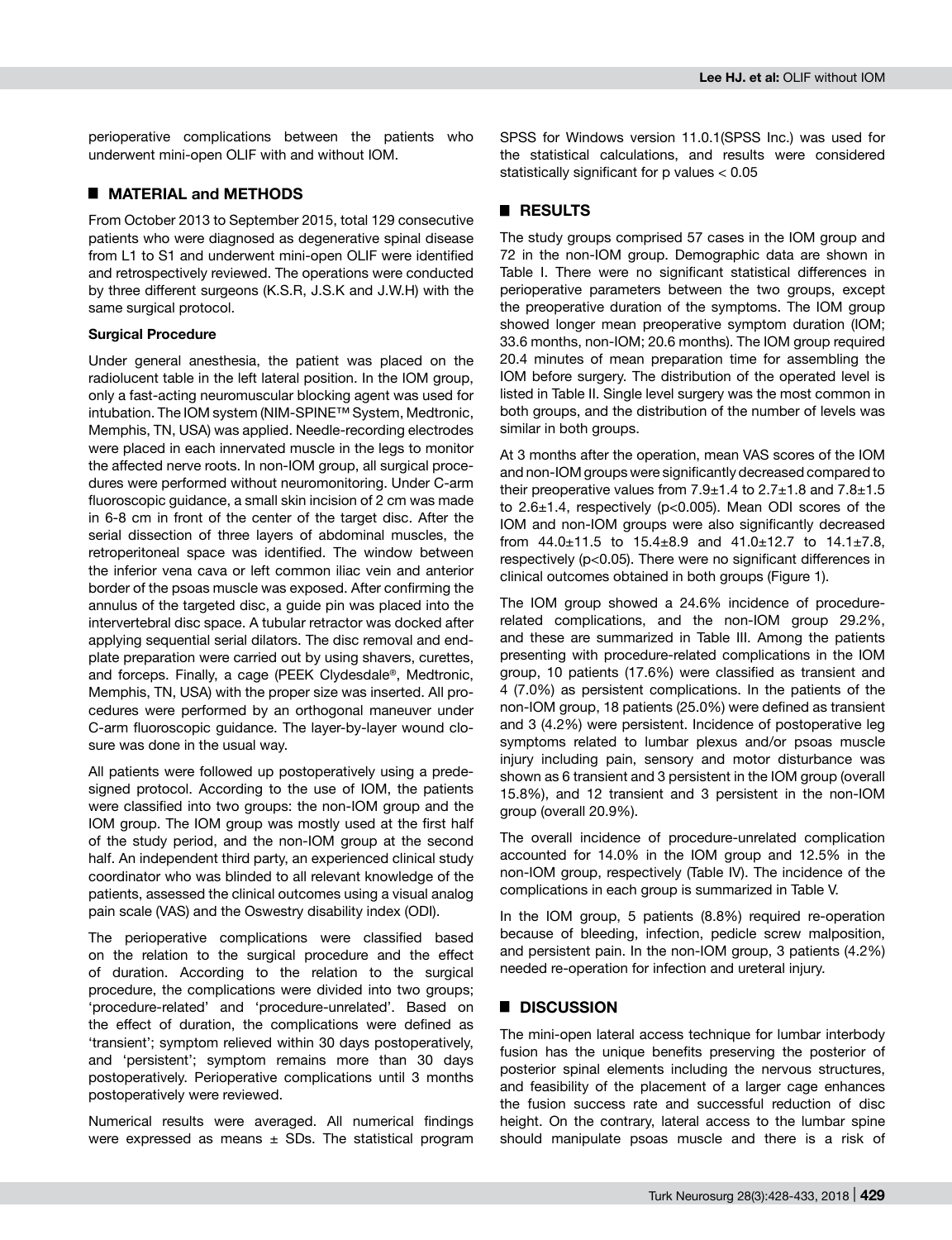

**Figure 1:** 3D Line graphs showing the clinical results according to the type of surgery.

**Table I:** Demographic Features of the Patients

| <b>IOM</b>          | Non-IOM             | p value |
|---------------------|---------------------|---------|
| 57                  | 72                  |         |
| 24:33               | 23:49               | $N/S^*$ |
| 65.6 $(\pm 8.8)$    | 67.1 $(\pm 9.5)$    | N/S     |
| 33.6 $(\pm 24.9)$   | $20.6 (\pm 12.1)$   | < 0.05  |
| 120.2 $(\pm 34.2)$  | 108.2 $(\pm 32.4)$  | N/S     |
| $20.4 \ (\pm 11.2)$ |                     |         |
| 62.6 $(\pm 22.2)$   | $60.5 \ (\pm 23.3)$ | N/S     |
| 14.6 $(\pm 13.4)$   | 12.1 $(\pm 7.1)$    | N/S     |
|                     |                     |         |

*\*N/S: Non-specific, IOM: Intraoperative monitoring.*

**Table II:** The Distribution of the Level of Surgery

| No. of levels | <b>IOM</b> | Non-IOM    |
|---------------|------------|------------|
|               | 24 (42.1%) | 39 (54.1%) |
| 2             | 18 (31.5%) | 21 (29.1%) |
| 3             | 14 (24.5%) | 9(12.5%)   |
| 4             | 1(1.7%)    | 2(2.7%)    |
| Total         | 57         | 72         |

*IOM: Intraoperative monitoring.*

lumbar plexus injury, especially in mini-open surgery using a tubular retractor. IOM is therefore mandatory to monitor and prevent lumbar plexus injury. On the other hand, many clinical series related to the lateral lumbar approach have reported frequent complications related to lumbar plexus injury with an incidence of 19% to 63%, despite the routine use of IOM (3,4,9,10,16,18,19). Even though most of those complications improved gradually, some patients were left with permanent sequelae.

Since first reported in 2012 (17), the oblique lateral approach to the lumbar spine has been developed in a minimally invasive manner by using a tubular retractor. In contrast with the traditional direct lateral lumbar approach, mini-open OLIF provides access to the target disc obliquely by entering a window between the prevertebral major vessels and the anterior border of psoas muscle. Because this approach does not pass through the psoas muscle, it is expected to reduce the complications related to lumbar plexus injury. Silvestre et al.(17) noted that only a 3.9% rate of complications related to lumbar plexus injury or psoas muscle weakness following OLIF in 179 patients. Sato et al.(15) also reported a 10% incidence of leg complications after OLIF surgery in 20 patients with degenerative lumbar spondylolisthesis. Our previous report comparing the perioperative complications between DLIF and OLIF showed a 59.1% rate of approach-related complications in the DLIF group and 14.3% in the OLIF group (7). All those results demonstrate that oblique lateral access to the lumbar spine is much safer than direct lateral trans-psoas access regarding lumbar plexus or psoas muscle injury.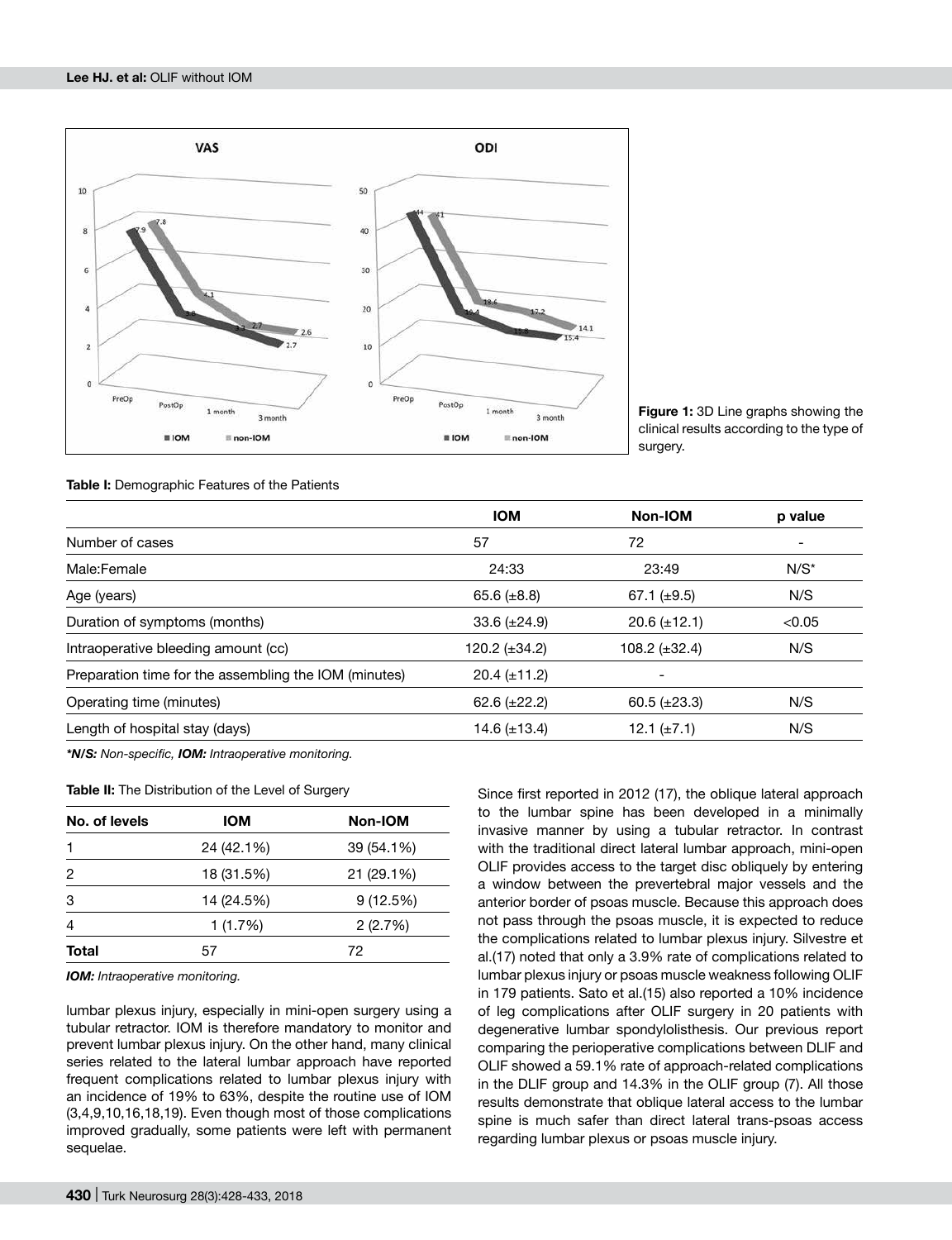There is a dilemma on whether neurophysiological IOM is necessary during mini-open OLIF surgery. It takes time to prepare and assemble the IOM. In addition, for successful monitoring, surgeon should mind various conditions such as careful anesthesia with proper anesthetics and muscle relaxants, minimal signal artifacts by electrical devices, and qualified interpretation of neurophysiological responses. In the present study, the IOM group required 20.4 minutes of mean preparation time for assembling the IOM before surgery. The mini-open OLIF intends minimal manipulation of the psoas muscle and lumbar plexus and it is possible that intentional neurophysiological monitoring will not be needed during the procedure. In the current study, the overall incidence of approach-side leg symptoms including pain and sensory and motor disturbance was 15.3% in the IOM group and 20.9% in the non-IOM group, with the non-IOM group having a higher

### **Table III:** Procedure-Related Postoperative Complications

|                      | $ION(n=57)$              |                              | $non-IOM(n=72)$  |                   |
|----------------------|--------------------------|------------------------------|------------------|-------------------|
|                      | <b>Transient</b>         | <b>Persistent</b>            | <b>Transient</b> | <b>Persistent</b> |
| Leg symptom          | 6 (10.5%)                | 3(5.3%)                      | 12 (16.7%)       | 3(4.2%)           |
| Hip flexion weakness |                          |                              | 2                |                   |
| Hyperesthesia        | 2                        | 2                            | 3                | 2                 |
| Dysesthesia          |                          | $\overline{\phantom{a}}$     | 2                |                   |
| Cold sensation       | 2                        |                              | 3                |                   |
| Swelling             | $\overline{\phantom{a}}$ | $\qquad \qquad \blacksquare$ | $\overline{c}$   | -                 |
| <b>Wound symptom</b> | 4 (7.0%)                 |                              | 6(8.3%)          |                   |
| Infection            | 2                        |                              | 5                |                   |
| Local hematoma       | 2                        | $\overline{\phantom{a}}$     |                  |                   |
| Wound site pain      |                          |                              |                  |                   |
| <b>Total</b>         | 10 (17.6%)               | 4 (7.0%)                     | 18 (25.0%)       | 3(4.2%)           |

*IOM: Intraoperative monitoring.*

#### **Table IV:** Procedure-Unrelated Postoperative Complications

| $ION(n=57)$ | $non-IOM(n=72)$ |
|-------------|-----------------|
| $3(5.2\%)$  | 2(2.7%)         |
| 2(3.5%)     | 1 (1.3%)        |
| $3(5.2\%)$  | 4 (5.5%)        |
| $0(0\%)$    | 2(2.7%)         |
| 8 (14.0%)   | 9(12.5%)        |
|             |                 |

*IOM: Intraoperative monitoring.*

#### **Table V:** Summary of Postoperative Complications

|                     |            | <b>IOM</b> | non-IOM    | р      |
|---------------------|------------|------------|------------|--------|
|                     | Transient  | 10 (17.6%) | 18 (25.0%) | < 0.05 |
| Procedure-related   | Persistent | 4 (7.0%)   | 3(4.2%)    | N/S    |
|                     | Total      | 14 (24.5%) | 21 (29.2%) | N/S    |
| Procedure-unrelated |            | 8 (14.0%)  | 9(12.5%)   | N/S    |
| <b>Total</b>        |            | 22 (49.1%) | 30 (41.7%) | N/S    |

*IOM: Intraoperative monitoring, N/S: Non-specific.*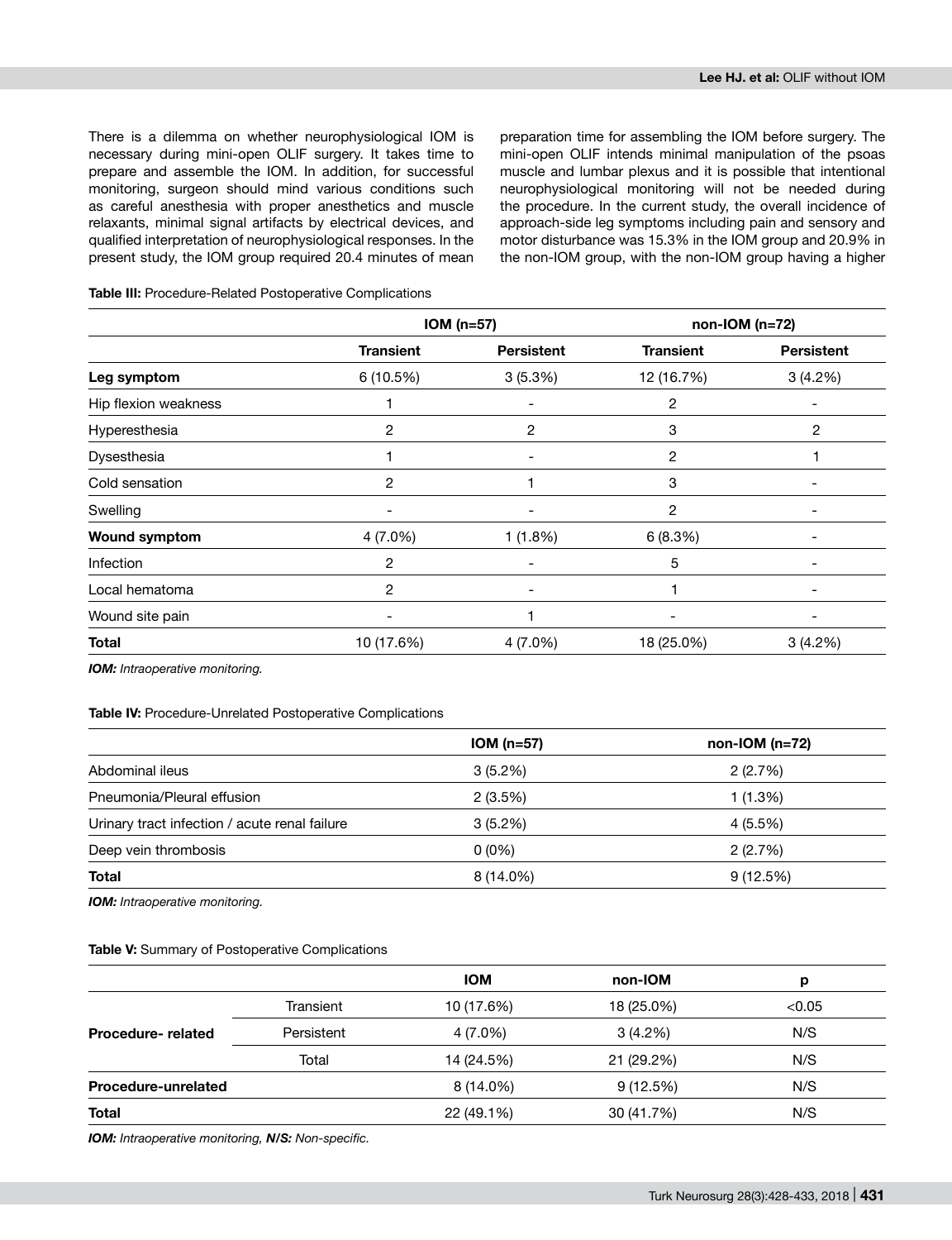occurrence rate. However, the non-IOM group had a lower incidence of persistent leg symptoms at 4.2% (3 in 72 cases) compared to the IOM group at 5.3% (3 in 57 cases). Moreover, the revision rate was 8.1% in the IOM group, and 5.1% in the non-IOM group. OILF without IOM could therefore increase the overall incidence of lumbar plexus or psoas muscle injury compared to OILF with IOM. However, the difference was not large and persistent complications were more frequent in cases of OLIF with IOM. Therefore, the current results indicate that IOM would not be essential in mini-open OLIF surgery.

Other major concerns of the OLIF would be injury of abdominal contents, and injury to the peritoneum, abdominal wall muscles, major vessels and ureter encountered during oblique lateral access. There was no case of complications related to the major vessel injury in the current study. However, three cases of local hematoma required revision surgery (IOM group; 2, non-IOM group; 1). Around the corridor of the OLIF, there are smaller tributaries of major vessels, which are very diverse regarding the number and the course of the branches in each patient. Therefore, all procedures should be carefully performed under clear vision to prevent and control branching vessel injury. The current study showed 5 cases of abdominal ileus (IOM group; 3, non-IOM group; 2), and all cases recovered early. Careful bowel preparation and postoperative supportive care to reduce abdominal ileus should be concerned.

The current study has several weaknesses. The number of cases is small, and it is a retrospective non-randomized study conducted at a single center.

# █ **CONCLUSION**

Mini-open OLIF can be carried out without IOM. Although the incidence of complications related to lumbar plexus or psoas muscle injury was slightly higher than with IOM use, there was no significant difference, and the advantages are that the time and effort spent for installing the device are not necessary and the operation time is reduced. A large case study with longer follow-up is needed.

# █ **REFERENCES**

- 1. Abbasi H, Abbasi A: Oblique lateral lumbar interbody fusion (OLLIF): Technical notes and early results of a single surgeon comparative study. Cureus 7: e351, 2015
- 2. Abbasi H, Murphy CM: Economic performance of oblique lateral lumbar interbody fusion (OLLIF) with a focus on hospital throughput efficiency. Cureus 7: e292, 2015
- 3. Dominguez I, Luque R, Noriega M, Rey J, Alia J, Marco-Martinez F: Extreme lateral lumbar interbody fusion. Surgical technique, outcomes and complications after a minimum of one year follow-up. Rev Esp Cir Ortop Traumatol 61:8-18, 2017
- 4. Epstein NE: Non-neurological major complications of extreme lateral and related lumbar interbody fusion techniques. Surg Neurol Int 7: S656-S659, 2016
- 5. Fujibayashi S, Hynes RA, Otsuki B, Kimura H, Takemoto M, Matsuda S: Effect of indirect neural decompression through oblique lateral interbody fusion for degenerative lumbar disease. Spine (Phila Pa 1976) 40: E175-182, 2015
- 6. Gill JS, Nagda JV, Aner MM, Keel JC, Simopoulos TT: Contralateral oblique view is superior to the lateral view for lumbar epidural access. Pain Med 17: 839-850, 2016
- 7. Jin J, Ryu KS, Hur JW, Seong JH, Kim JS, Cho HJ: Comparative study of the difference of perioperative complication and radiologic results: MIS-DLIF (Minimally invasive direct lateral lumbar interbody fusion) versus MIS-OLIF (Minimally invasive oblique lateral lumbar interbody fusion). Clin Spine Surg 31(1):31-36,2018
- 8. Knight RQ, Schwaegler P, Hanscom D, Roh J: Direct lateral lumbar interbody fusion for degenerative conditions: Early complication profile. J Spinal Disord Tech 22: 34-37, 2009
- 9. Kueper J, Fantini GA, Walker BR, Aichmair A, Hughes AP: Incidence of vascular complications during lateral lumbar interbody fusion: An examination of the mini-open access technique. Eur Spine J 24:800-809, 2015
- 10. Kwon B, Kim DH: Lateral lumbar interbody fusion: Indications, outcomes, and complications. J Am Acad Orthop Surg 24: 96-105, 2016
- 11. Lee YS, Park SW, Kim YB: Direct lateral lumbar interbody fusion: Clinical and radiological outcomes. J Korean Neurosurg Soc 55: 248-254, 2014
- 12. Ohtori S, Mannoji C, Orita S, Yamauchi K, Eguchi Y, Ochiai N, Kishida S, Kuniyoshi K, Aoki Y, Nakamura J, Ishikawa T, Miyagi M, Kamoda H, Suzuki M, Kubota G, Sakuma Y, Oikawa Y, Inage K, Sainoh T, Sato J, Shiga Y, Abe K, Fujimoto K, Kanamoto H, Toyone T, Inoue G, Takahashi K: Mini-open anterior retroperitoneal lumbar interbody fusion: Oblique lateral interbody fusion for degenerated lumbar spinal kyphoscoliosis. Asian Spine J 9: 565-572, 2015
- 13. Ohtori S, Orita S, Yamauchi K, Eguchi Y, Ochiai N, Kishida S, Kuniyoshi K, Aoki Y, Nakamura J, Ishikawa T, Miyagi M, Kamoda H, Suzuki M, Kubota G, Sakuma Y, Oikawa Y, Inage K, Sainoh T, Sato J, Fujimoto K, Shiga Y, Abe K, Toyone T, Inoue G, Takahashi K: Mini-open anterior retroperitoneal lumbar interbody fusion: Oblique lateral interbody fusion for lumbar spinal degeneration disease. Yonsei Med J 56: 1051- 1059, 2015
- 14. Orita S, Inage K, Sainoh T, Fujimoto K, Sato J, Shiga Y, Kanamoto H, Abe K, Yamauchi K, Aoki Y, Nakamura J, Matsuura Y, Suzuki T, Kubota G, Eguchi Y, Terakado A, Takahashi K, Ohtori S: Lower lumbar segmental arteries can intersect over the intervertebral disc in the oblique lateral interbody fusion approach with a risk for arterial Injury: Radiological analysis of lumbar segmental arteries by using magnetic resonance imaging. Spine (Phila Pa 1976) 42: 135- 142, 2017
- 15. Sato J, Ohtori S, Orita S, Yamauchi K, Eguchi Y, Ochiai N, Kuniyoshi K, Aoki Y, Nakamura J, Miyagi M, Suzuki M, Kubota G, Inage K, Sainoh T, Fujimoto K, Shiga Y, Abe K, Kanamoto H, Inoue G, Takahashi K: Radiographic evaluation of indirect decompression of mini-open anterior retroperitoneal lumbar interbody fusion: Oblique lateral interbody fusion for degenerated lumbar spondylolisthesis. Eur Spine J 26(3): 671-678, 2017